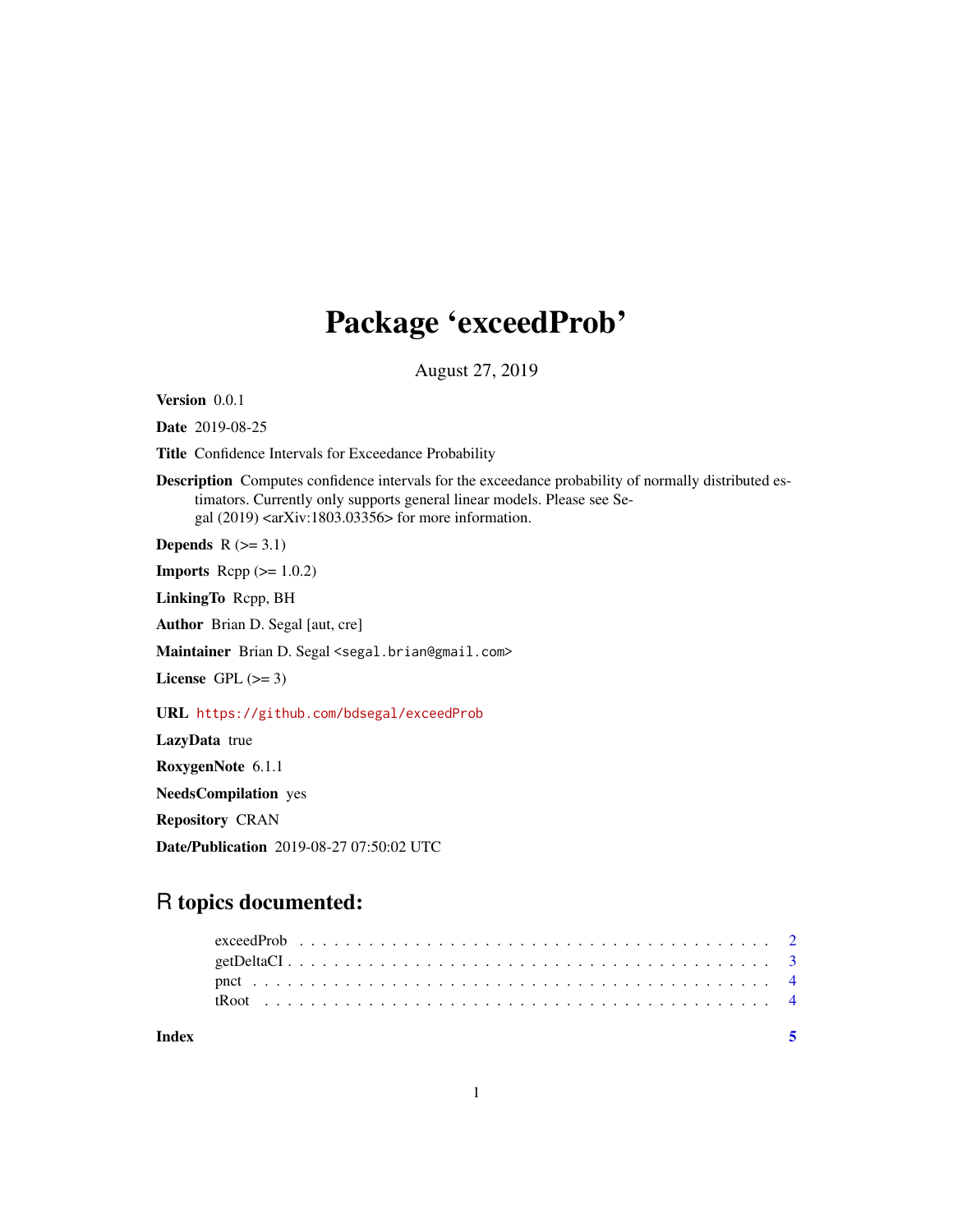<span id="page-1-0"></span>

#### Description

This function obtains confidence intervals for exceedance probability

#### Usage

```
exceedProb(cutoff, theta_hat, sd_hat, alpha, d, n, m, interval = c(-100,
  100), lower_tail = FALSE)
```
#### Arguments

| cutoff     | Cutoff values (scalar or vector)                                                               |
|------------|------------------------------------------------------------------------------------------------|
| theta_hat  | Point estimate for the parameter of interest                                                   |
| sd_hat     | Estimated standard deviation for the parameter of interest (Note: not the stan-<br>dard error) |
| alpha      | Significance level                                                                             |
| d          | Number of parameters in the general linear model                                               |
| n          | Number of observations in the initial study                                                    |
| m          | Number of observations in the replication study                                                |
| interval   | Interval within which to search for roots                                                      |
| lower_tail | If TRUE, reports lower tail probabilities                                                      |

#### Value

ep Exceedance probability with confidence intervals

#### Examples

library(exceedProb)

```
# Sample mean -------------------------------------------------------
n < - 100x \leq -rnorm(n = n)theta_hat \leq mean(x)
sd\_hat \leftarrow sd(x)cutoff \leq seq(from = theta_hat - 0.5, to = theta_hat + 0.5, by = 0.1)
exceedProb(cutoff = cutoff,
           theta_hat = theta_hat,
           sd\_hat = sd\_hat,alpha = 0.05,
```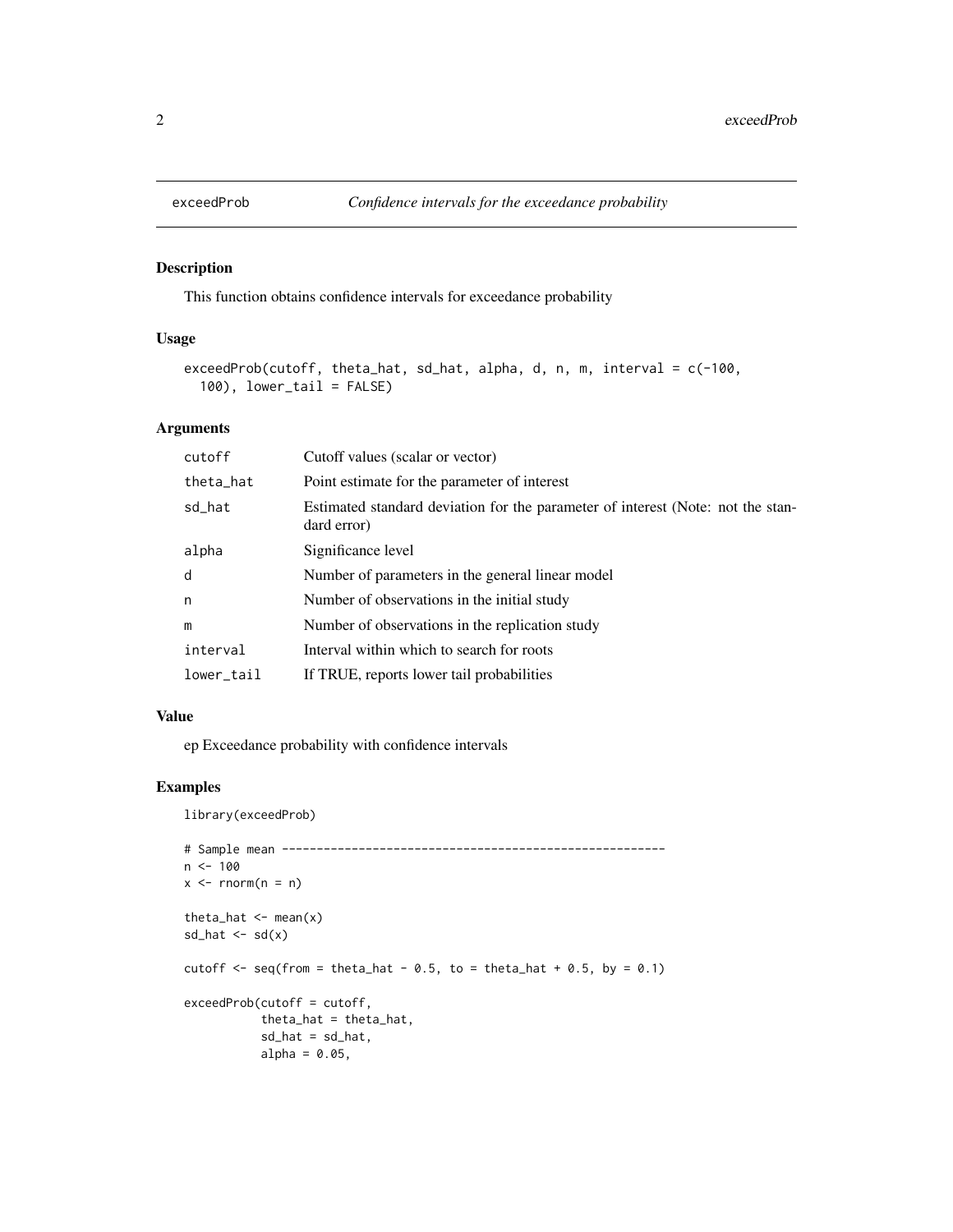#### <span id="page-2-0"></span>getDeltaCI 3

```
d = 1,
           n = n,
           m = n)
# Linear regression -------------------------------------------------
n < -100beta <-c(1, 2)x <-runif(n = n, min = 0, max = 10)
y \le - rnorm(n = n, mean = cbind(1, x) % *% beta, sd = 1)
j \leq -2fit \leftarrow lm(y \sim x)
theta_hat <- coef(fit)[j]
sd_hat <- sqrt(n * vcov(fit)[j, j])
cutoff \leq seq(from = theta_hat - 0.5, to = theta_hat + 0.5, by = 0.1)
exceedProb(cutoff = cutoff,
           theta_hat = theta_hat,
           sd\_hat = sd\_hat,alpha = 0.05,
           d = length(beta),
           n = n,
           m = n)
```
getDeltaCI *Confidence intervals for noncentrality parameter of t-distribution*

#### Description

This function obtains confidence intervals for the non-centrality parameter of a t-distribution.

#### Usage

getDeltaCI(test\_stat, alpha, d, n, interval)

#### Arguments

| test_stat | <b>Test statistics</b>                       |
|-----------|----------------------------------------------|
| alpha     | Significance level                           |
| d         | Number of parameters in general linear model |
| n         | Number of observations in initial study      |
| interval  | Interval within which to search for roots    |

#### Value

ep Exceedance probability with confidence intervals (vector if cutoff is scalar and matrix otherwise)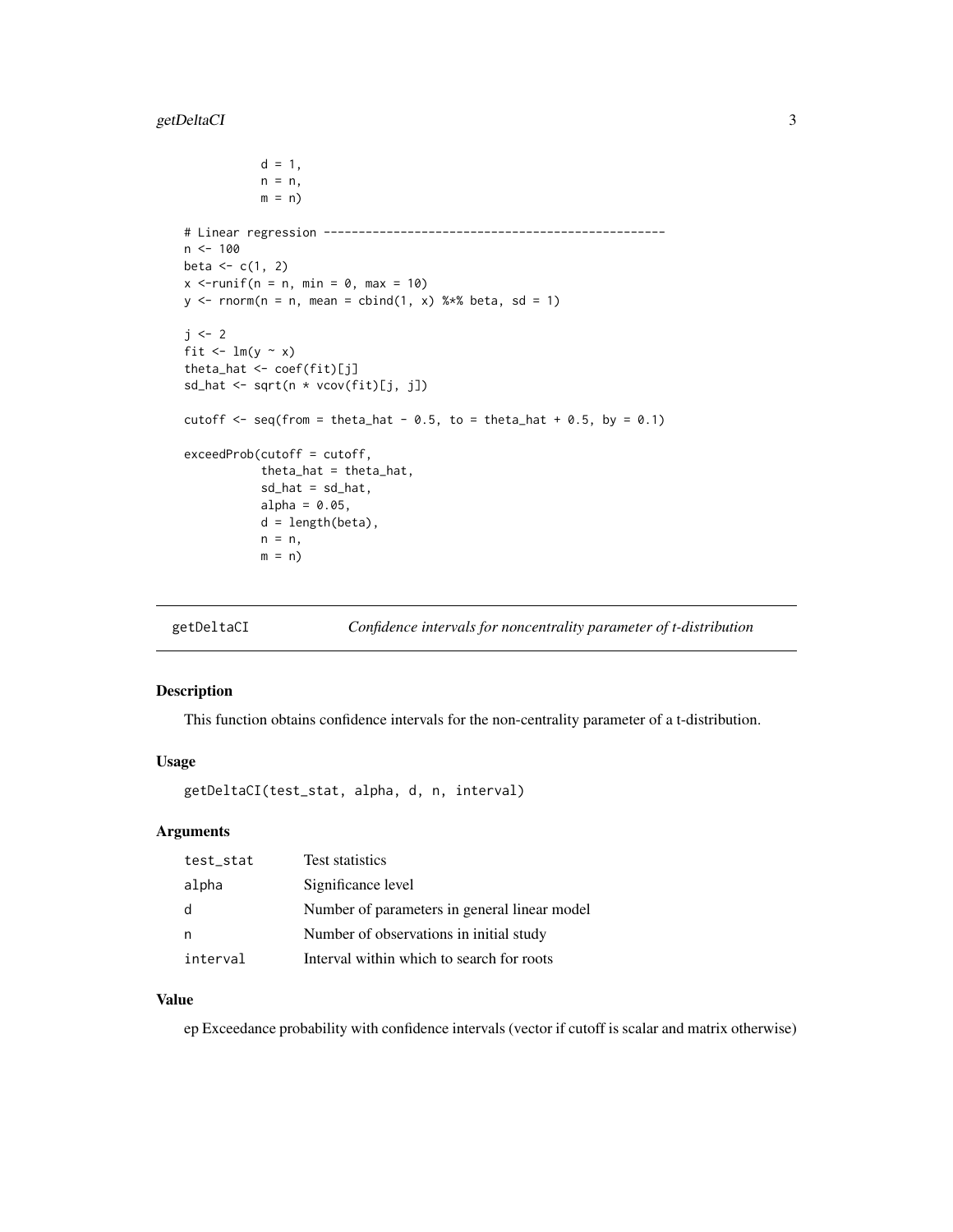<span id="page-3-0"></span>

#### Description

This function returns the cdf of a noncentral t-distribution. It is more accurate than stats::pt() for large ncp

#### Usage

pnct(x, df, ncp)

#### Arguments

| X   | <b>Test statistic</b>   |
|-----|-------------------------|
| df  | Degrees of freedom      |
| ncp | Noncentrality parameter |

#### Value

Cumulative probability

tRoot *This function is used to find the root for a t-distribution pivotal quantity*

#### Description

This function returns the difference between the lower tail probability of a non-central t-distribution and a confidence level q where the t-distribution has df degrees of freedom and non-centrality parameter delta.

#### Usage

tRoot(delta, test\_stat, df, conf\_level)

#### Arguments

| delta      | Non-centrality parameter                               |
|------------|--------------------------------------------------------|
| test stat  | Test statistic at which to evaluate the t-distribution |
| df         | Degrees of freedom                                     |
| conf_level | Confidence level (usually alpha/2 or 1-alpha/2)        |

#### Value

dif Difference between t-distribution quantile and confidence level